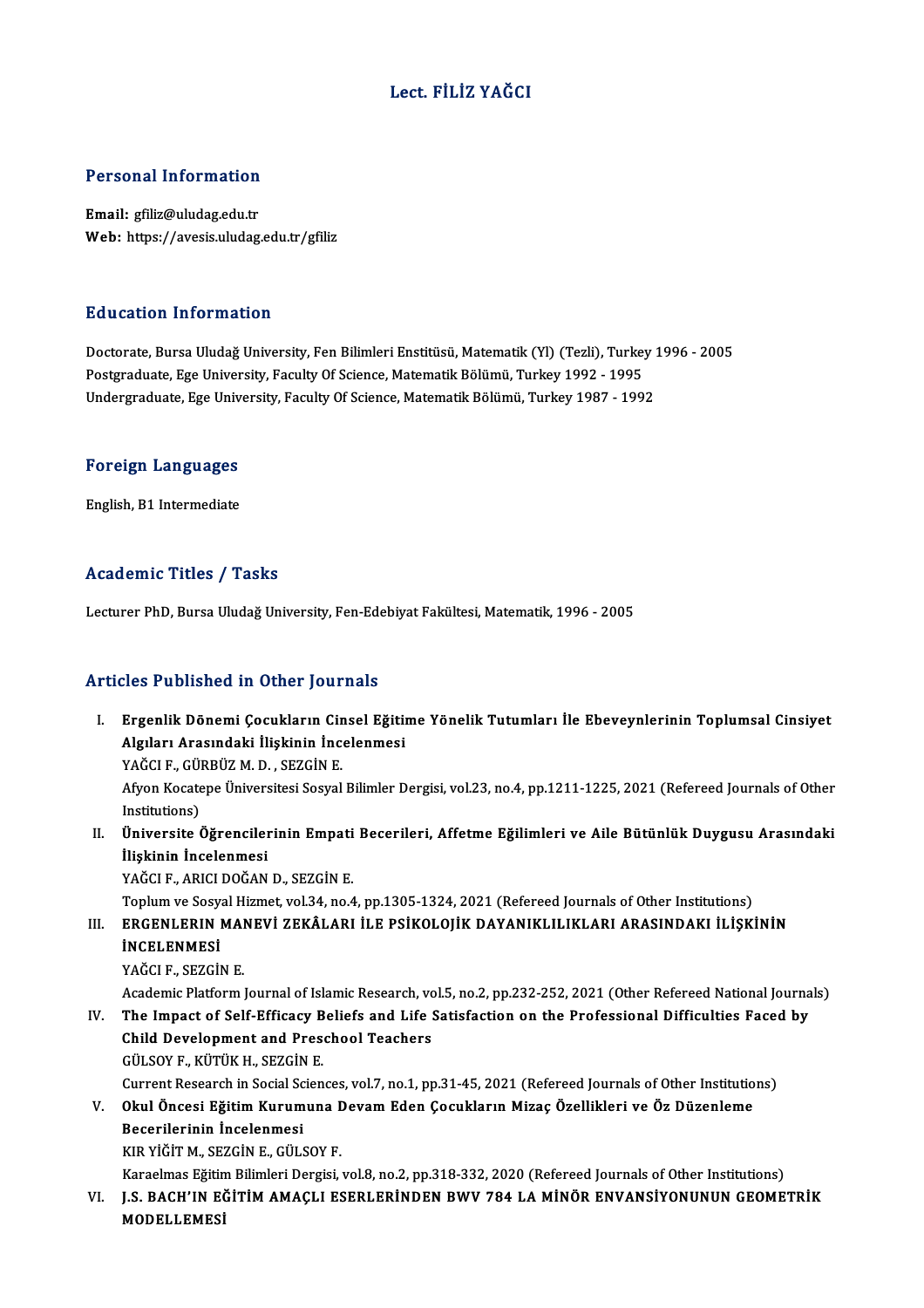Demirbatır R.E., Gülsoy F., Ezentaş R.

Uludağ Üniversitesi Eğitim Fakültesi Dergisi, vol.33, no.2, pp.326-345, 2020 (National Refreed University Journal)

#### Demirbatır R. E. , Gülsoy F., Ezentaş R.<br>Uludağ Üniversitesi Eğitim Fakültesi Dergisi, vol.33, no.2, pp.326-345, 2020 (National Refreed University<br>VII. J.S. Bach'ın BWV 784 La Minör Envansiyon Adlı Müzik Eserinin Rasyo Uludağ Üniversitesi Eğitim Fak<br>J.S. Bach'ın BWV 784 La M<br>Oluşturulan Görsel Modeli<br>Gülsev E. Demirbatır P. E. Ez J.S. Bach'ın BWV 784 La Minör En<br>Oluşturulan Görsel Modeli<br>Gülsoy F., Demirbatır R. E. , Ezentaş R.<br>Pitlis Eron Üniversitesi Fen Bilimleri D Oluşturulan Görsel Modeli<br>Gülsoy F., Demirbatır R. E. , Ezentaş R.<br>Bitlis Eren Üniversitesi Fen Bilimleri Dergisi, vol.9, no.2, pp.671-681, 2020 (National Refreed University Journal)

Gülsoy F., Demirbatır R. E. , Ezentaş R.<br>Bitlis Eren Üniversitesi Fen Bilimleri Dergisi, vol.9, no.2, pp.671-681, 2020 (National Refreed University Journal)<br>VIII. A. ADNAN SAYGUN'UN OP.31 "PARTİTA" ADLI SOLO VİYOLONSEL Bitlis Eren Üniver<br>A. ADNAN SAY(<br>MODELLEMESİ<br>Domirbatır B. E

A. ADNAN SAYGUN'UN OP.31 <mark>"PAI<br>MODELLEMESİ</mark><br>Demirbatır R. E. , Gülsoy F., Ezentaş R.<br>Illudağ Üniversitesi Fan Edebiyat Faki

MODELLEMESİ<br>Demirbatır R. E. , Gülsoy F., Ezentaş R.<br>Uludağ Üniversitesi Fen-Edebiyat Fakültesi Sosyal Bilimler Dergisi, vol.21, no.38, pp.31-50, 2020 (International<br>Refereed University Journal) Demirbatır R. E. , Gülsoy F., Ez<br>Uludağ Üniversitesi Fen-Edeb<br>Refereed University Journal)<br>Modelling of the Deferme Uludağ Üniversitesi Fen-Edebiyat Fakültesi Sosyal Bilimler Dergisi, vol.21, no.38, pp.31-50, 2020 (Interna<br>Refereed University Journal)<br>IX. Modelling of the Deformation Diffusion Areas on a Para-AramidFabric with B-Spline

- Refereed University Journal)<br>IX. Modelling of the Deformation Diffusion Areas on a Para-AramidFabric with B-Spline Curves<br>KUŞAK H., GÜLSOY F., ÇALIŞKAN A. Modelling of the Deformation Diffusion Areas on a Para-AramidFabric with B-Spline Curves<br>KUŞAK H., GÜLSOY F., ÇALIŞKAN A.<br>International Journal of Engineering Mathematics, vol.2017, no.2017, pp.1-8, 2017 (Refereed Journals KUŞAK H., Gİ<br>International<br>Institutions)<br>Ceametris I International Journal of Engineering Mathematics, vol.2017<br>Institutions)<br>X. Geometric Literacy in the Graphic Design Program<br>CULSOVE BOZYOWIS H EZENTAS P
- Institutions)<br>X. Geometric Literacy in the Graphic Design Program Journal of Current Researches on Social Sciences, vol.2, no.6, pp.57-64, 2016 (Refereed Journals of Other<br>Institutions) GÜLSOY F., BOZYOKUŞ H., EZENTAŞ R.

#### Books&Book Chapters

OOks & Book Chapters<br>I. – RASYONEL BÉZİER EĞRİLERİ İLE F.J. HAYDN Mİ MİNÖRPİYANO SONATI RONDO BÖLÜMÜNÜN GÖRSEL<br>MODELİ **RASYON**<br>RASYON<br>MODELİ RASYONEL BÉZİER E<br>MODELİ<br>GÜLSOY F., EZENTAŞ R.<br>in: MÜZİČİN MATEMATİ

MODELİ<br>GÜLSOY F., EZENTAŞ R.<br>in: MÜZİĞİN MATEMATİĞİ VE MÜZİK EĞİTİMİ, Dr. Oğr. Uyesi Burcu KALKANOĞLU, Editor, Iksad Publications,<br>Ankara, pp.25,52,2020 GÜLSOY F., EZENTAŞ R.<br>in: MÜZİĞİN MATEMATİ<br>Ankara, pp.25-52, 2020

# Ankara, pp.25-52, 2020<br>Refereed Congress / Symposium Publications in Proceedings

- efereed Congress / Symposium Publications in Proceedings<br>I. ALGORİTMİK DÜŞÜNCE YAKLAŞIMININ EMPATİ EĞİLİM DÜZEYİNE ETKİSİNİN İNCELENMESİ<br>KÜTÜK H. CÜLSOY E. ARICLDOĞAN D TUCU CUN<sub>E</sub>LUSS / UJ INPUBLIKH.<br>ALGORİTMİK DÜŞÜNCE YAKLAŞIM<br>KÜTÜK H., GÜLSOY F., ARICI DOĞAN D.<br><sup>2 Hinelararacı Sasual ve Besari Bilimlar</sup> ALGORİTMİK DÜŞÜNCE YAKLAŞIMININ EMPATİ EĞİLİM DÜZEYİNE ETKİSİNİN İNCEL<br>KÜTÜK H., GÜLSOY F., ARICI DOĞAN D.<br>3.Uluslararası Sosyal ve Beşeri Bilimler Kongresi, Adana, Turkey, 04 January 2022, pp.292-307<br>ÜNİVERSİTE ÖĞRENCÜ ER KÜTÜK H., GÜLSOY F., ARICI DOĞAN D.<br>3.Uluslararası Sosyal ve Beşeri Bilimler Kongresi, Adana, Turkey, 04 January 2022, pp.292-307<br>II. ÜNİVERSİTE ÖĞRENCİLERİNİN ZAMAN YÖNETİMİ BECERİLERİ VE SOSYAL ÖZ-YETERLİLİKLERİNİN
- 3.Uluslararası Sosyal ve Beşeri Bilimler Kongresi, Adana, Tu<br>ÜNİVERSİTE ÖĞRENCİLERİNİN ZAMAN YÖNETİMİ BE<br>AKADEMİK BAŞARILARINA ETKİSİNİN İNCELENMESİ<br>Karalus S. CÜLSOVE, SEZCİNE **ÜNİVERSİTE ÖĞRENCİLERİNİ<br>AKADEMİK BAŞARILARINA E'**<br>Karakuş S., GÜLSOY F., SEZGİN E.<br>LC 8 S.R 8 S.K 7 2020 10, 13 De. AKADEMİK BAŞARILARINA ETKİSİNİN İNC<br>Karakuş S., GÜLSOY F., SEZGİN E.<br>I C o S R e S S E-2020, 10 - 13 December 2020<br>Matamatiksel Kodlama Valuvla I. S. Bash l

### Karakuş S., GÜLSOY F., SEZGİN E.<br>I C o S R e S S E-2020, 10 - 13 December 2020<br>III. Matematiksel Kodlama Yoluyla J. S. Bach II. Viyolonsel Suiti Prelud Bölümünün Geometrik<br>Medellemesi I C o S R e S S I<br>Matematiksel<br>Modellemesi<br>Cül SOV E - DE

Modellemesi<br>GÜLSOY F., DEMİRBATIR R. E. , EZENTAŞ R., BOZYOKUŞ H. Modellemesi<br>GÜLSOY F., DEMİRBATIR R. E. , EZENTAŞ R., BOZYOKUŞ H.<br>DİSİPLİNLERARASI YAKLAŞIMDA ULUSLARARASI MATEMATİK VE MÜZİK KONGRESİ, İstanbul, Turkey, 21 - 22 GÜLSOY F., DEMİRBATI<br>DİSİPLİNLERARASI YAF<br>June 2019, pp.224-237<br>Sanal Careaklikta Du DİSİPLİNLERARASI YAKLAŞIMDA ULUSLARARASI MATEMATİK VE MÜZİK<br>June 2019, pp.224-237<br>IV. Sanal Gerçeklikte Duyu Ve Eylemlerin Cinsiyete Göre İncelenmesi<br>POZYOKUS H. EZENTAS P. GÜLSOVE, GÜNEV İ

June 2019, pp.224-237<br>Sanal Gerçeklikte Duyu Ve Eylemlerin Cins<br>BOZYOKUŞ H., EZENTAŞ R., GÜLSOY F., GÜNEY İ. IV. Sanal Gerçeklikte Duyu Ve Eylemlerin Cinsiyete Göre İncelenmesi BOZYOKUŞ H., EZENTAŞ R., GÜLSOY F., GÜNEY İ.<br>VII. International Vocational School Semposium, 16 - 18 October 2018<br>V. MATEMATİKSEL KODLAMA YOLUYLA A. ADNAN SAYGUN'UN "İNCİ" ADLI PİYANO<br>PARCASININCEOMETRIK MODELLEMESİ.

### VII. International Vocational School Semposium, 16 - 18 October 2018<br>MATEMATIKSEL KODLAMA YOLUYLA A. ADNAN SAYGUN'UN "İ<br>PARÇASININGEOMETRİK MODELLEMESİ<br>Demirbatır R. E., Gülsov F., Ezentas R. MATEMATİKSEL KODLAMA YOLU<mark>)</mark><br>PARÇASININGEOMETRİK MODELL<br>Demirbatır R. E. , Gülsoy F., Ezentaş R.<br>III HSLARARASI NECATİPEV FĞİTİM V ULUSLARARASI NECATİBEY EĞİTİM VE SOSYAL BİLİMLER ARAŞTIRMALARI KONGRESİ, Balıkesir, Turkey, 26 - 28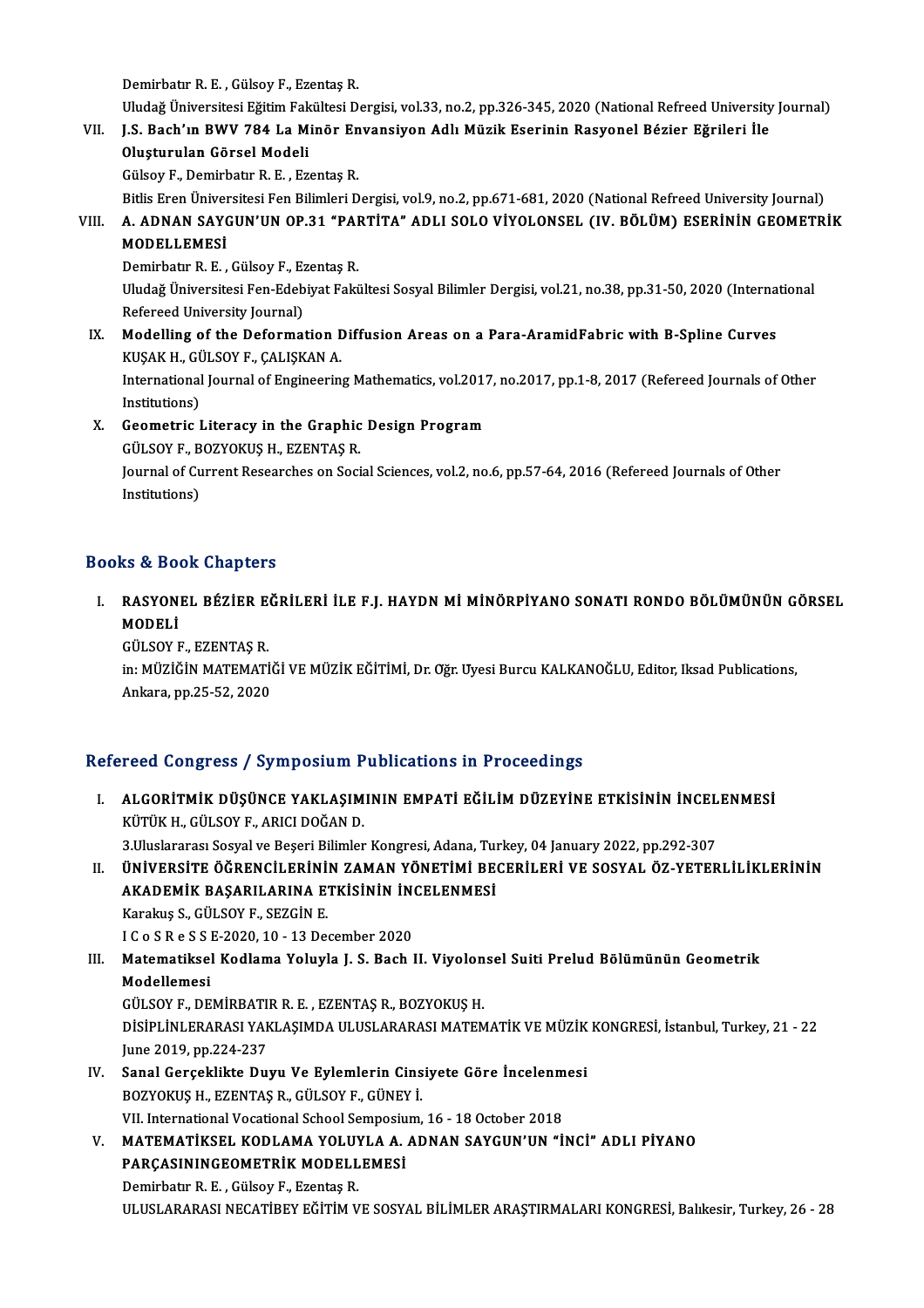October 2018,pp.464-473

- VI. Evaluation of The Virtual Reality of Electronic Program Students BOZYOKUŞH.,EZENTAŞR.,GÜLSOYF.,GÜNEYİ. Evaluation of The Virtual Reality of Electronic Program Students<br>BOZYOKUŞ H., EZENTAŞ R., GÜLSOY F., GÜNEY İ.<br>III.International Conference, The West of the East, The East of the West, 27 - 29 June 2018<br>Modelling of The Def
- VII. Modelling of The Deformation Diffusion Areas on Twaron Fabric with B Spline Curves<br>KUSAK H., CALISKAN A., GÜLSOY F. III.International Conference, The W<br>Modelling of The Deformation<br>KUŞAK H., ÇALIŞKAN A., GÜLSOY F.<br><sup>2nd International Eurosian Confere</sup> Modelling of The Deformation Diffusion Areas on Twaron Fabric with B Spline Curves<br>KUŞAK H., ÇALIŞKAN A., GÜLSOY F.<br>3rd International Eurosian Conference on Mathematical Sciences and Applications, Viyana, Austria, 25 Augus KUŞAK H., ÇALIŞK<br>3rd International<br>September 2014<br>DETERMINATIO
- 3rd International Eurosian Conference on Mathematical Sciences and Applications, Viyana, Austria, 25 August 28<br>September 2014<br>VIII. DETERMINATION OF THE MOST LIKED AND DISLIKED SUBJECTS IN THE MATHEMATICS LESSON OF<br>THE F September 2014<br>DETERMINATION OF THE MOST LIKED AND DISLIF<br>THE FOURTH GRADE STUDENTS BY COLOR SCALE<br>CULSOY E FZENTAS R. RASER E. AKKUS E DETERMINATION OF THE MOST LIKED<br>THE FOURTH GRADE STUDENTS BY CO<br>GÜLSOY F., EZENTAŞ R., BASER F., AKKUŞ E.<br>Eth International Congress on Eundamental THE FOURTH GRADE STUDENTS BY COLOR SCALE<br>GÜLSOY F., EZENTAŞ R., BASER F., AKKUŞ E.<br>5th International Congress on Fundamental and Applied Sciences 2018 (ICFAS2018), 18 - 22 June 2018 GÜLSOY F., EZENTAŞ R., BASER F., AKKUŞ E.<br>5th International Congress on Fundamental and Applied Sciences 2018 (ICFAS2018), <br>IX. BİLGİSAYAR PROGRAMCILIĞI ÖĞRENCİLERİNİN SANAL GERÇEKLİĞE BAKIŞI<br>POZYOVUS H. GÜLSOY E. EZENTAS
- 5th International Congress on Fundam<br>BİLGİSAYAR PROGRAMCILIĞI ÖĞR<br>BOZYOKUŞ H., GÜLSOY F., EZENTAŞ R.<br>WSS 2019 INTERNATIONAL VOCATIO BİLGİSAYAR PROGRAMCILIĞI ÖĞRENCİLERİNİN SANAL GERÇEKLİĞE BAKIŞ<br>BOZYOKUŞ H., GÜLSOY F., EZENTAŞ R.<br>IVSS 2018 INTERNATIONAL VOCATIONAL SCIENCE SYMPOSIUM, 26 - 29 April 2018<br>MESLEK YÜKSEKOKULU ÖĞRENCU ERİNİN YOS BUAN TÜRLERİN BOZYOKUŞ H., GÜLSOY F., EZENTAŞ R.<br>IVSS 2018 INTERNATIONAL VOCATIONAL SCIENCE SYMPOSIUM, 26 - 29 April 2018<br>X. MESLEK YÜKSEKOKULU ÖĞRENCİLERİNİN YGS PUAN TÜRLERİNE GÖRE MATEMATİK<br>DERSİNDEKİRASARLI ARININ İNCELENMESİ
- IVSS 2018 INTERNATIONAL VOCATIONAL SCIENCHERININ YN ESLEK YÜKSEKOKULU ÖĞRENCİLERİNIN YN ERSINDEKİBAŞARILARININ İNCELENMESİ<br>DERSİNDEKİBAŞARILARININ İNCELENMESİ MESLEK YÜKSEKOKULU ÖĞRENCİ<br>DERSİNDEKİBAŞARILARININ İNCE<br>BOZYOKUŞ H., GÜLSOY F., EZENTAŞ R.<br>WSS 2018 INTERNATIONAL VOCATIO DERSİNDEKİBAŞARILARININ İNCELENMESİ<br>BOZYOKUŞ H., GÜLSOY F., EZENTAŞ R.<br>IVSS 2018 INTERNATIONAL VOCATIONAL SCIENCE SYMPOSIUM, 26 - 29 April 2018 BOZYOKUŞ H., GÜLSOY F., EZENTAŞ R.<br>IVSS 2018 INTERNATIONAL VOCATIONAL SCIENCE SYMPOSIUM, 26 - 29 April 2018<br>XI. Ygs Puanlı Ve Sınavsız Gelen Öğrencilerin Matematik BaşarıDeğerlendirmesi: Uludağ Üniversitesi
- IVSS 20<br>Ygs Pu:<br>Örneği<br>POZVOL Ygs Puanlı Ve Sınavsız Gelen Öğre<br>Örneği<br>BOZYOKUŞ H., EZENTAŞ R., GÜLSOY F.<br>Uluslararası Mesleki Bilimler Semnezu <mark>Örneği</mark><br>BOZYOKUŞ H., EZENTAŞ R., GÜLSOY F.<br>Uluslararası Mesleki Bilimler Sempozyumu, Antalya, Turkey, 18 - 20 October 2017<br>Cemperisen ef Effectiveness Between The Mimie Classreem Teaching Ma
	-

BOZYOKUŞ H., EZENTAŞ R., GÜLSOY F.<br>Uluslararası Mesleki Bilimler Sempozyumu, Antalya, Turkey, 18 - 20 October 2017<br>XII. Comparison of Effectiveness Between The Mimio Classroom Teaching Materials and Commercial<br>Material Uluslararası Mesleki Bilimler Sempozyum<br>Comparison of Effectiveness Betwee<br>Materials in Mathematics Education<br>POZYOVUS H\_CÜLSOV E\_EZENTAS P Comparison of Effectiveness Betw<br>Materials in Mathematics Educatic<br>BOZYOKUŞ H., GÜLSOY F., EZENTAŞ R.<br>International Conference en Mathemat Materials in Mathematics Education<br>BOZYOKUŞ H., GÜLSOY F., EZENTAŞ R.<br>International Conference on Mathematics and Mathematics Education, URFA, Turkey, 11 - 13 May 2017

XIII. Geometrical Modelling of Musical Work of "INDIA DANCE" GÜLSOYF.,BOZYOKUŞH.,EZENTAŞR. Geometrical Modelling of Musical Work of "INDIA DANCE"<br>GÜLSOY F., BOZYOKUŞ H., EZENTAŞ R.<br>International Conference on Mathematics and Mathematics Education, URFA, Turkey, 11 - 13 May 2017<br>Crafik Tessaum Programuun Sanat Eğ

- XIV. Grafik Tasarım Programının Sanat Eğitimlerinde Geometrik Okuryazarlık GÜLSOY F., BOZYOKUŞ H., EZENTAŞ R. International Conference on Mathema<br>Grafik Tasarım Programının Sanat<br>GÜLSOY F., BOZYOKUŞ H., EZENTAŞ R.<br>ISVET 2016, Canum Turkay 12, 15.0: ISVET2016,Çorum,Turkey,12 -15October 2016,vol.1,pp.276-281 GÜLSOY F., BOZYOKUŞ H., EZENTAŞ R.<br>ISVET 2016, Çorum, Turkey, 12 - 15 October 2016, vol.1, pp.276-281<br>XV. GEOMETRIC LITERACY IN ART EDUCATION OF GRAPHIC DESING PROGRAM<br>CÜLSOV E. BOZYOKUS U. EZENTAS R.
- GÜLSOY F., BOZYOKUŞ H., EZENTAŞ R.<br>ISVET, 12 15 October 2016, pp.276-281 GEOMETRIC LITERACY IN ART EDUCA<br>GÜLSOY F., BOZYOKUŞ H., EZENTAŞ R.<br>ISVET, 12 - 15 October 2016, pp.276-281<br>Investisating soma geometria propor GÜLSOY F., BOZYOKUŞ H., EZENTAŞ R.<br>ISVET, 12 - 15 October 2016, pp.276-281<br>XVI. Investigating some geometric properties of cagd curves<br>EUISAK H. CÜLSOY E
- ISVET, 12 15 Octobe<br>Investigating some<br>KUŞAK H., GÜLSOY F.<br>1st International Mod Investigating some geometric properties of cagd curves<br>KUŞAK H., GÜLSOY F.<br>1st International Mediterranean Science and Engineering Congress, Adana, Turkey, 26 - 28 October 2016<br>Investigation of The Bonding Energy and The E

KUŞAK H., GÜLSOY F.<br>1st International Mediterranean Science and Engineering Congress, Adana, Turkey, 26 - 28 October 2016<br>2016 .<br>3. Investigation of The Bending Energy and The Expansion Areas of The Energy On K Flex Fabric 1st International Mediterranean Sci<br>Investigation of The Bending El<br>GÜLSOY F., KUŞAK H., ÇALIŞKAN A.<br>AUTEV 14th World Teytile Conforer Investigation of The Bending Energy and The Expansion Areas of<br>GÜLSOY F., KUŞAK H., ÇALIŞKAN A.<br>AUTEX 14th World Textile Conference, Bursa, Turkey, 26 - 28 May 2014<br>Twaren Kumasları Üzerindeki Defermasyonun Helditsh Teerem

GÜLSOY F., KUŞAK H., ÇALIŞKAN A.<br>AUTEX 14th World Textile Conference, Bursa, Turkey, 26 - 28 May 2014<br>XVIII. Twaron Kumaşları Üzerindeki Deformasyonun Holditch Teoremi ve TPS Yöntemi ile İncelenmesi AUTEX 14th World Textile Conferen<br>**Twaron Kumaşları Üzerindeki I**<br>GÜLSOY F., KUŞAK H., ÇALIŞKAN A.<br>24 Hlusel Matematik Semnerununu Twaron Kumaşları Üzerindeki Deformasyonun Holditch Teoremi ve TP<br>GÜLSOY F., KUŞAK H., ÇALIŞKAN A.<br>24. Ulusal Matematik Sempozyumu, Bursa, Turkey, 7 September - 10 June 2011<br>Colculating The Bending Energy of The K Eley and

GÜLSOY F., KUŞAK H., ÇALIŞKAN A.<br>24. Ulusal Matematik Sempozyumu, Bursa, Turkey, 7 September - 10 June 2011<br>XIX. Calculating The Bending Energy of The K Flex and Twaron Fabric by The Holditch Area Theorem<br>CÜLSOV E. KUS 24. Ulusal Matematik Sempozyumu, Bursa, Turkey, 7 September - 10 June 2011<br>Calculating The Bending Energy of The K Flex and Twaron Fabric by 1<br>GÜLSOY F., KUŞAK H., ÇALIŞKAN A. Calculating The Bending Energy of The K Flex and Twaron Fabric by The Holditch Area<br>GÜLSOY F., KUŞAK H., ÇALIŞKAN A.<br>1st International Symposium on Computer in Science Engineering, Aydın, Turkey, 3 - 05 June 2010<br>Thin Plat

GÜLSOY F., KUŞAK H., ÇALIŞKAN A.<br>1st International Symposium on Computer in Science Engineering, Aydın, Turkey, 3 -<br>XX. Thin Plate Spline Yöntemiyle Kflex ve Twaron kumaşları Üzerinde Bending<br>CÜLSOY E. CALISKAN A. KUSAK H 1st International Symposium on Computer in Science Engineering, Aydın, Turkey, 3 - 05 June 2010<br>Thin Plate Spline Yöntemiyle Kflex ve Twaron kumaşları Üzerinde Bending<br>GÜLSOY F., ÇALIŞKAN A., KUŞAK H.<br>İYT Proje Pazarı, İzm Thin Plate Spline Yöntemiyle Kflex ve Tward<br>GÜLSOY F., ÇALIŞKAN A., KUŞAK H.<br>İYT Proje Pazarı, İzmir, Turkey, 18 - 25 June 2008